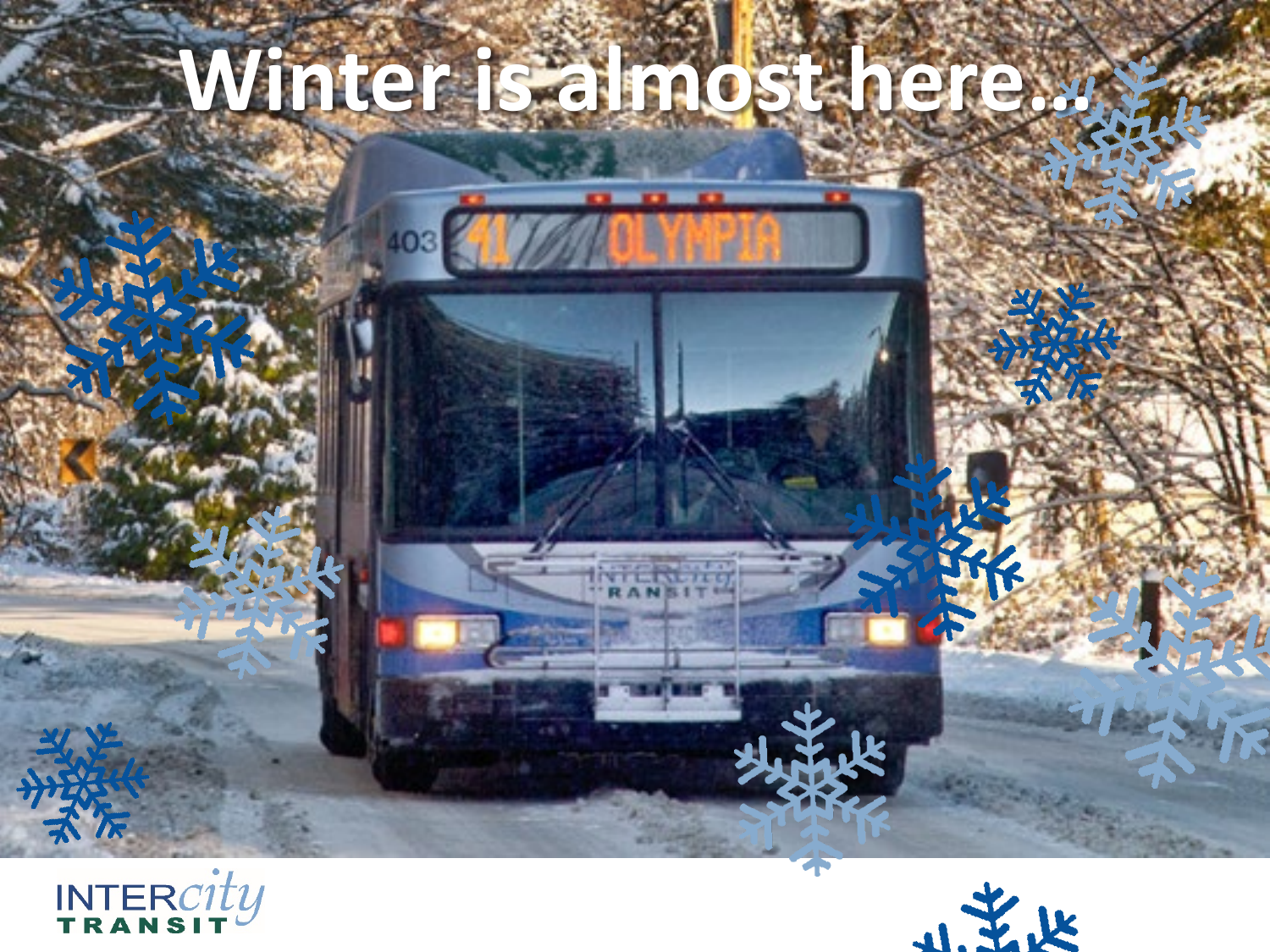# **Make a plan before bad weather hits**

- Snow and ice don't stop our buses—let us get you there safely. **Trip Planner**
- Use our **online Trip Planner** to find your route.
- Take a test ride.



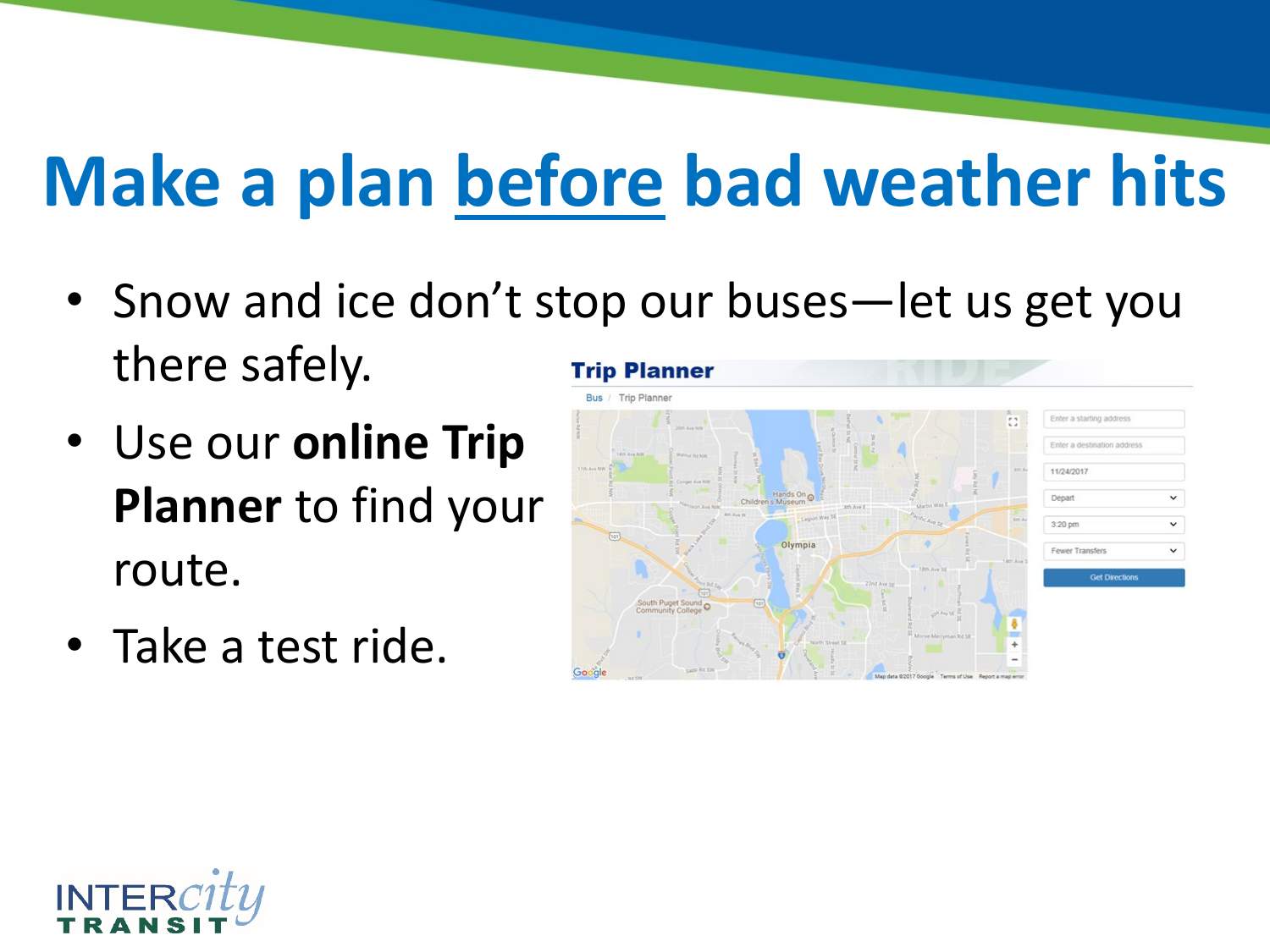#### **Snow Detours**

• Routes with standard snow detours include: 12, 41, 42, 45, 47, 60, 64 and 68. Look for the snowflake icon on the route map.

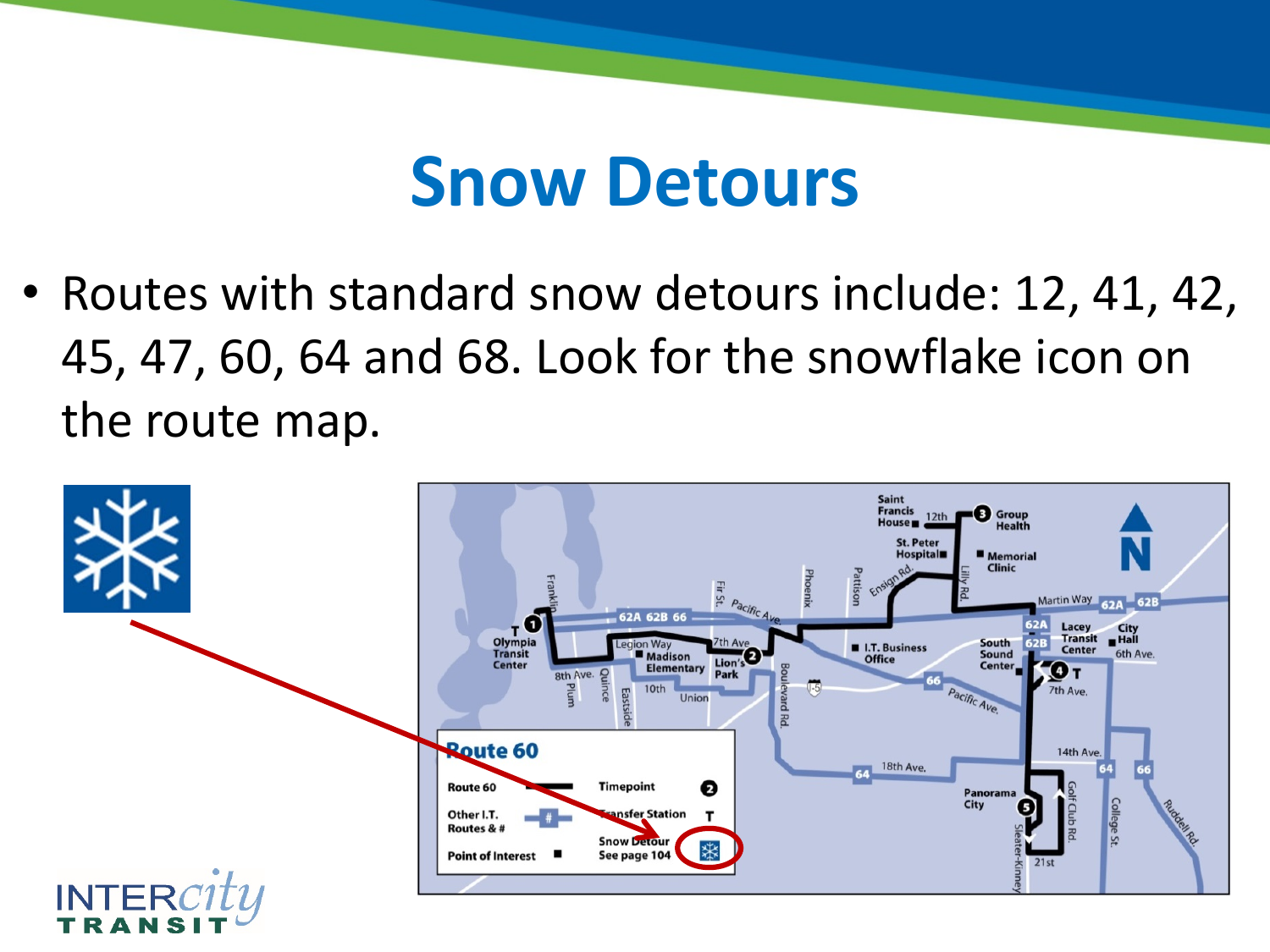### **To find out about Snow Detours**

- Sign up for text or email alerts for the routes you ride at: **[intercitytransit.com/subscribe](https://www.intercitytransit.com/subscribe)**
- Bookmark our Rider Alerts page at **[intercitytransit.com/rider-alerts.](http://www.intercitytransit.com/rider-alerts)** A Rider Alert will be posted there if winter weather impacts any of our routes.
- Check **Facebook** (Intercity Transit) or **twitter**  (@intercitytransi)
- Listen to local **radio stations:** KGY; KRXY; KXXO
- Call Customer Service at **360-786-1881**

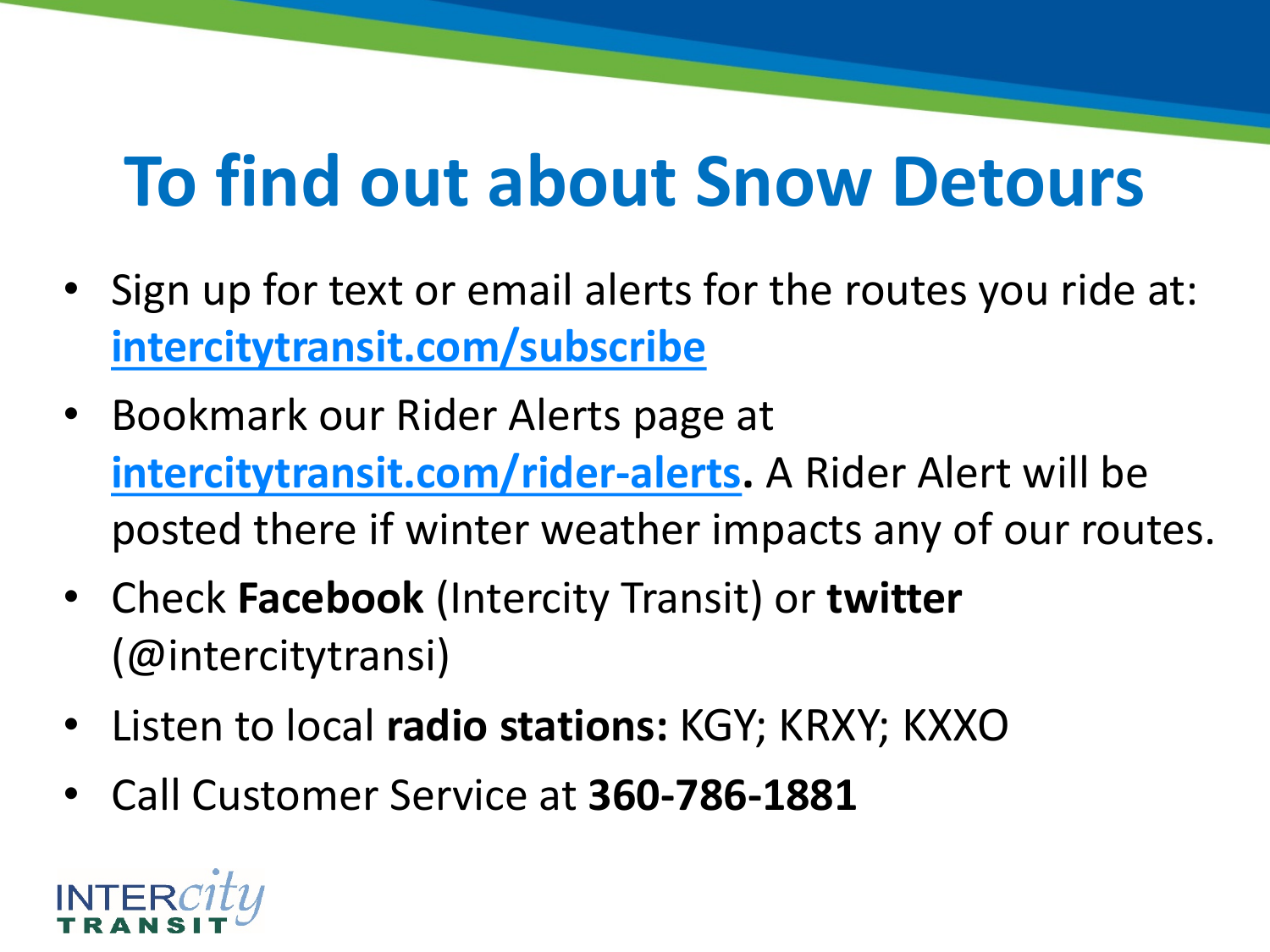# **Catching the bus**

**Catch your bus at a stop on a flat portion of the street, at Transit Centers, or a transfer point to avoid hills.**

- Know your snow route. If your bus is on standard snow detour, your regular stop may be closed.
- When the bus approaches your stop, stand back from the curb until it stops completely.

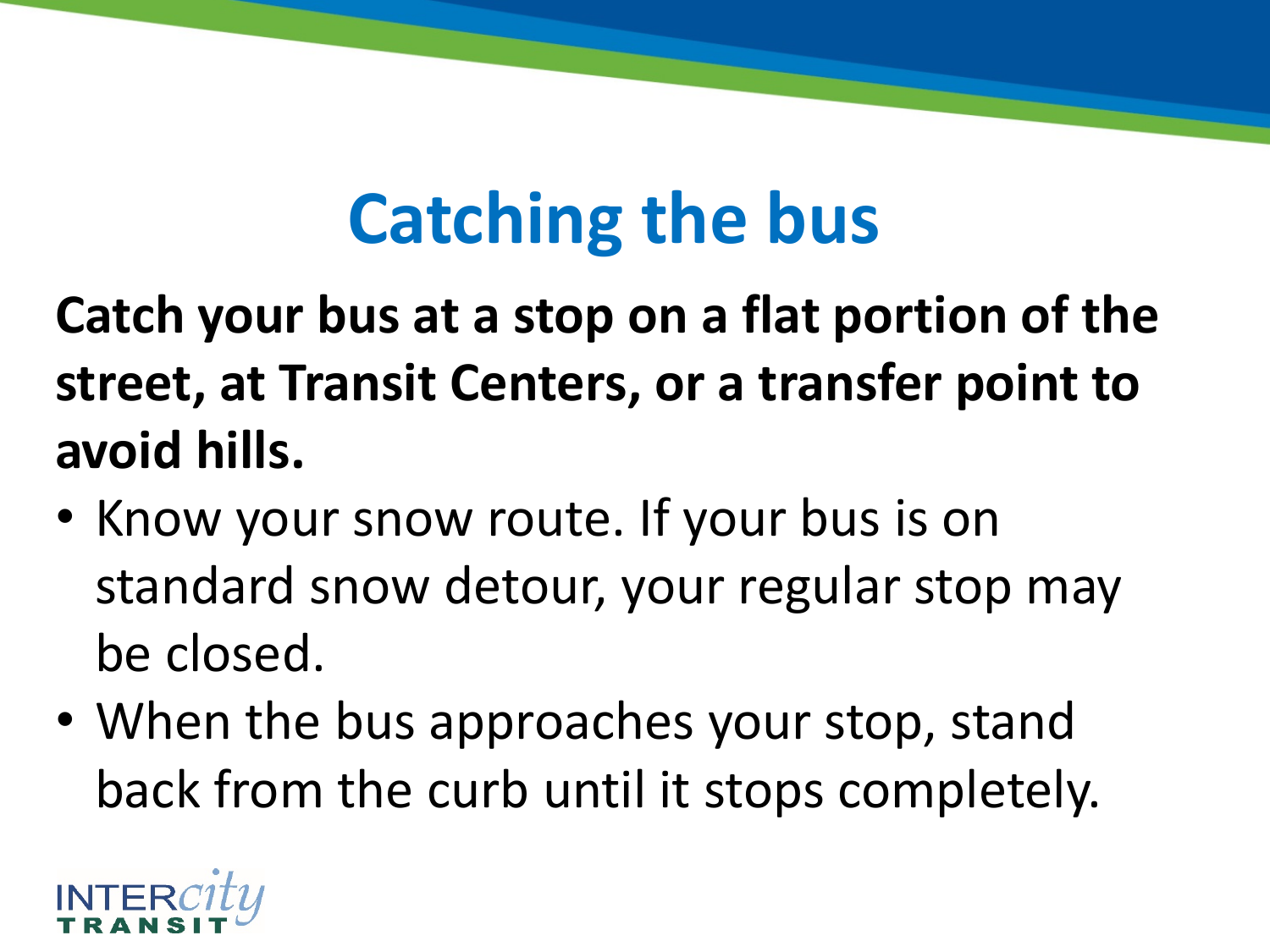### **When waiting for the bus...**

- Wear **warm, bright or reflective clothing**.
- Use a **flashlight, reflector,** or your **cell phone**  so our drivers can see you.
- Understand that buses will likely be delayed (and crowded) ...use **OneBusAway (on routes that aren't detoured)**.



• Follow the tips on **page 96** of the **Transit Guide.**

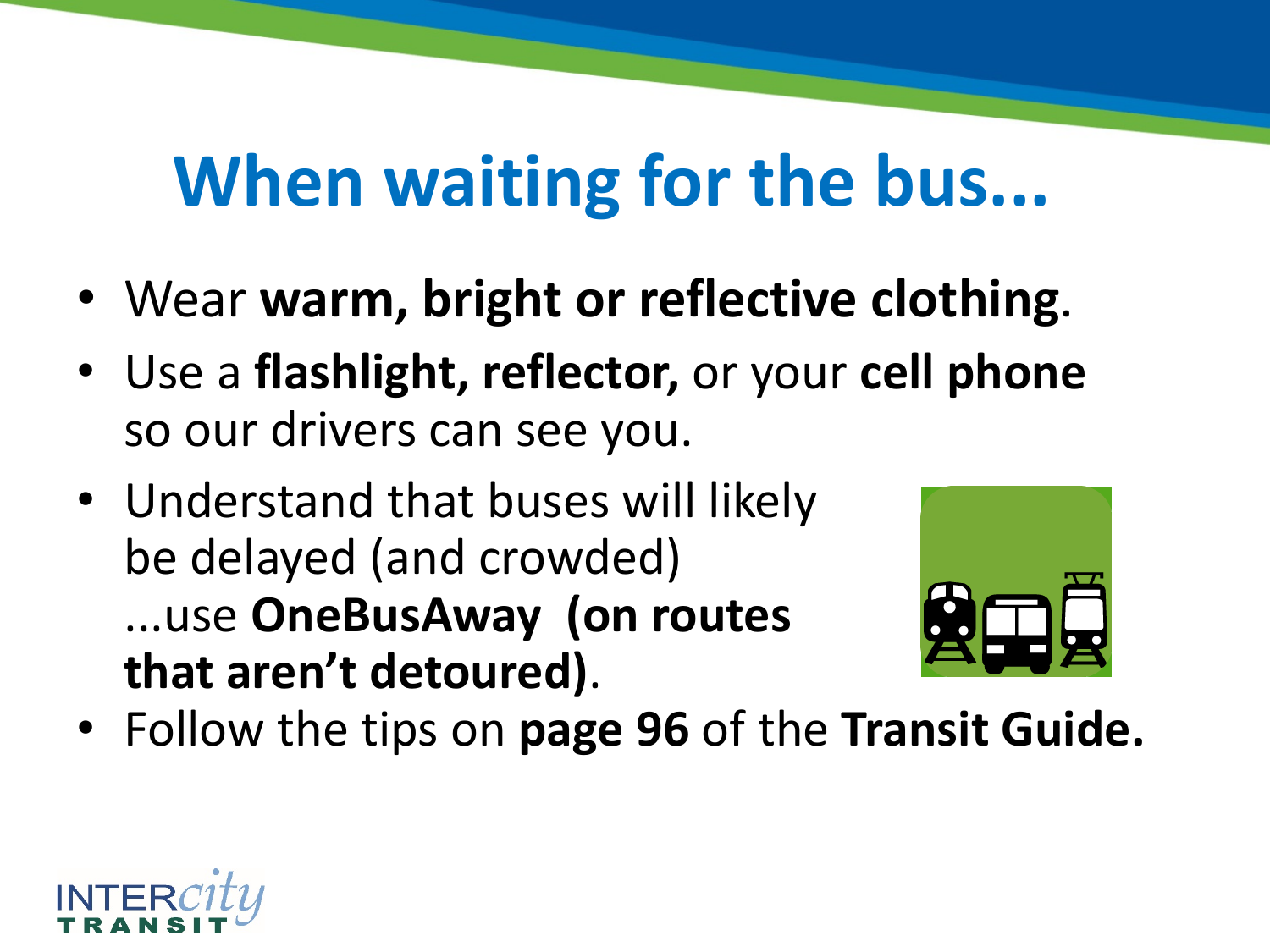#### **Tips for Vanpoolers**

- **Create a plan** in advance.
- Don't leave anyone behind.
- **Don't drive** if you don't feel comfortable.
- If you get suck in the snow, call **360-786-8703**.